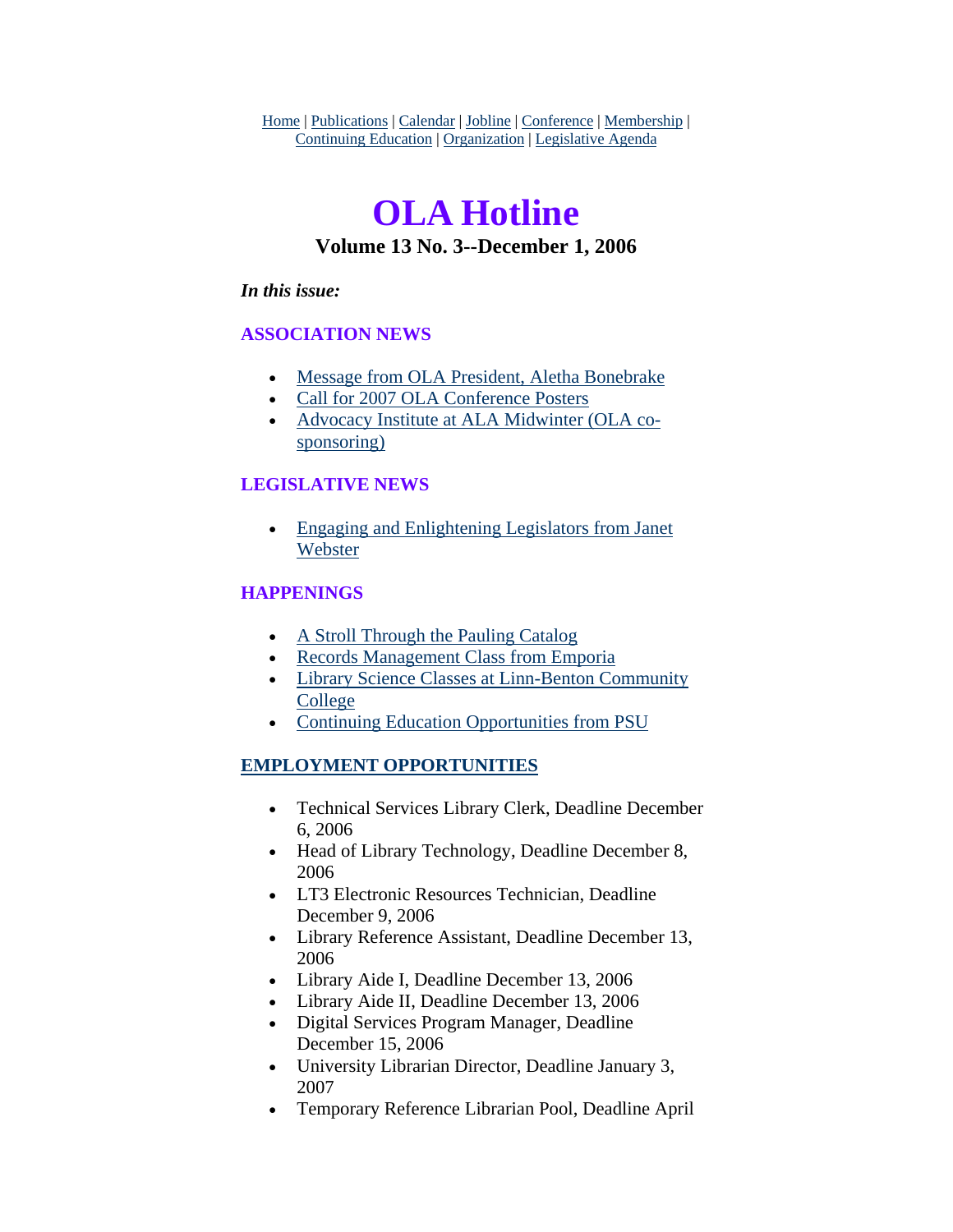30, 2007

- <span id="page-1-0"></span>• Cataloging Specialist, Open Until Filled
- Reference Librarian (on-call, part-time, Open Until Filled
- Library Reference Assistant, Open Until Filled
- Library Assistant (Part-time), Open Until Filled
- Proposals for Library Planning Service, Open Until Filled
- Manager of Libraries and Audiovisual Services, Open Until Filled

#### **CALENDAR**

### **Assocation News**

#### **Message from OLA President, Aletha Bonebrake**

In my recent travels, one in cyberspace and the other on the long road to Portland, I discovered two partnership opportunities that will enrich the resources of any library, just for the asking.

If you are not already aware of it, there is an important video called "Just Yell Fire," which was created as a project by two female students at St. Mary's Academy in Portland. The students, both skilled in martial arts, teach young women how to escape predatory attacks on their persons. It grew from a modest class project to a professional production, which premiered to the public on October 3 at Cinetopia in Vancouver, WA. It is now seeking distribution to every teenage girl who requests it, from anywhere in the world. The October 16 issue of iN Touch Weekly highlighted the film and the teens' accomplishment for their 1,100,000 readers, inviting readers to either download or request a DVD of the film, free of charge. The bandwidth to accommodate the expected demand was donated by Portland-based IntegraTelecom. The project even attracted one of the stars of the popular sci-fi tv show, Lost, for a cameo appearance, which I understand would mean a lot to the "IT generation." I contacted the mother of one of the girls who is acting as the distribution manager, and she said she would be thrilled if every public, school and academic library were to request a copy for its collection. I encourage you to [visit the website](http://www.justyellfire.com/media.php) to see what a tremendous impact this Oregon-grown film can have on the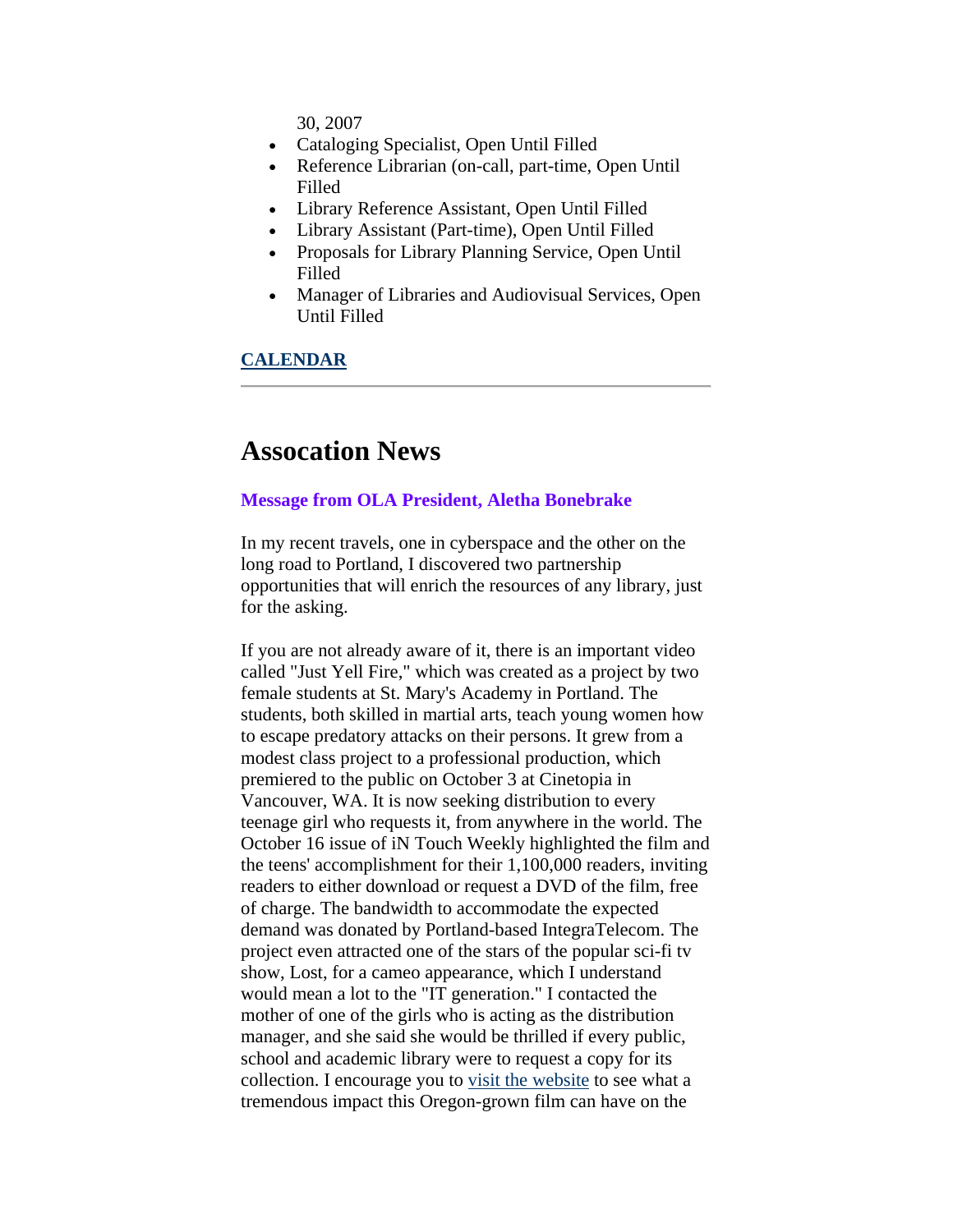<span id="page-2-0"></span>safety of young women. I hope every library in Oregon will acquire a copy.

While in Portland, I visited with Carol Hickman at the Oregon Council for the Humanities, and she urged me to get out the word to all Oregon libraries about a new grant program this fall, funded at \$40,000, which will provide grants for Reading and Discussion Groups in amounts from \$1,000 to \$5,000 each. While we are all familiar with the scholar-based Chautauqua programs, this new grant program focuses on community reading programs including, but not limited to, "One Book" or "Everybody Reads" events. The discussion groups may be on any topic whatsoever that is of local or social interest, such as aging, jobs, farming interests, local art, oral history and so on. The important thing is that broad community participation comes from a variety of sources. A community organization can come to the Library asking for help with resources, a topic or a book, or the Library can mention the program to a few organizations and see where their interests may lie. The sponsoring organization need not be a library, but a library must be one of the partners. It might be fun to announce this in your local press, and see what happens. For more information please call or e-mail Carol E. Hickman at (503) 241-0543, or [download more information](http://oregonhum.org/pdf/public-program-grants-0607.pdf).

If anyone out there comes across a good partnership idea or opportunity, please think about writing it up for the Hotline. If you prefer, just forward a name or url [to me](mailto:alethab@oregontrail.net) and I'll check it out. This would make it kind of a mega-partner experience... And that's good, too!

#### **Call for 2007 OLA Conference Posters**

Does your library have a unique program you are especially proud of? Are you a student librarian-to-be brimming with exciting ideas? Have you studied something interesting or unusual that you would like to share with your colleagues?

This year's conference theme is "Finding Community: Civics, Cyberspace and Change." In other words, how can libraries make a positive contribution to the growth of society as it adopts innovations in information and communication technologies? What challenges do these innovations pose? What role do librarians play in the development of these changes? Who does it benefit and who gets left behind? These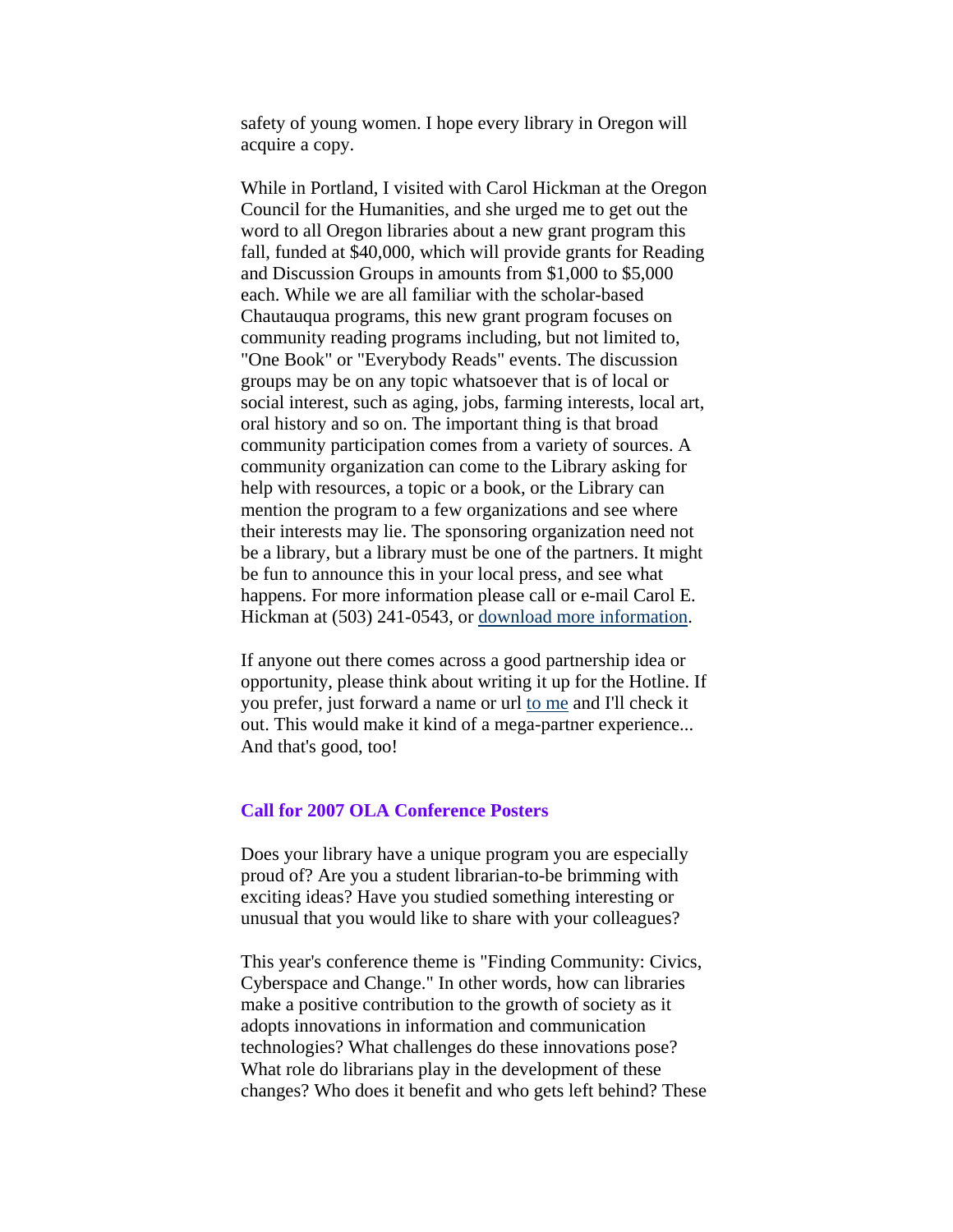<span id="page-3-0"></span>and many other questions will comprise a prime focus of the conference.

Do you have ideas on these matters that you would like to share? Your presentation can treat any theme related to libraries and information science. Youth services, information literacy, outreach programs, promoting library services to the user community, repackaging information for business or academic clients - there is a lot to talk about. What are your ideas?

FURTHER INCENTIVE: OLA Past President, Leah Griffith, has pledged to have a cash prize for the "People's Choice" award poster.

PROGRAM DETAILS: The poster sessions will be set up in the main foyer of the Alumni Center, Oregon State University campus, Corvallis, Oregon from April 18 - 20, 2007.

Start thinking about your poster session today and submit a description by March 1, 2007 by emailing [Kevin Moore,](mailto:nevikmoore@comcast.net) Poster Sessions Organizer.

#### **Advocacy Institute at ALA Midwinter (OLA cosponsoring)**

The advance registration deadline for the Advocacy Institute at the 2007 ALA Midwinter Meeting is December 8, 2006. Use the [ALA advance registration form](http://www.ala.org/midwinter) to reserve a seat and lunch for \$25 - a 50% savings from on-site registration.

The Advocacy Institute is open to ALA members and nonmembers, including those who are not registered for the ALA 2007 Midwinter Meeting. This three-part program consists of message development and coalition-building techniques; a lunchtime panel discussion on nurturing advocates through school, young adult and academic levels featuring young adult novelist and trainer Patrick Jones; and afternoon breakout sessions on topics including increasing library funding, maintaining budgets, and crisis communications. The Advocacy Institute is useful for beginning advocates as well as those wishing to brush-up on their skills and provides a valuable opportunity to network and share ideas with library advocates from across the nation. For more information, visit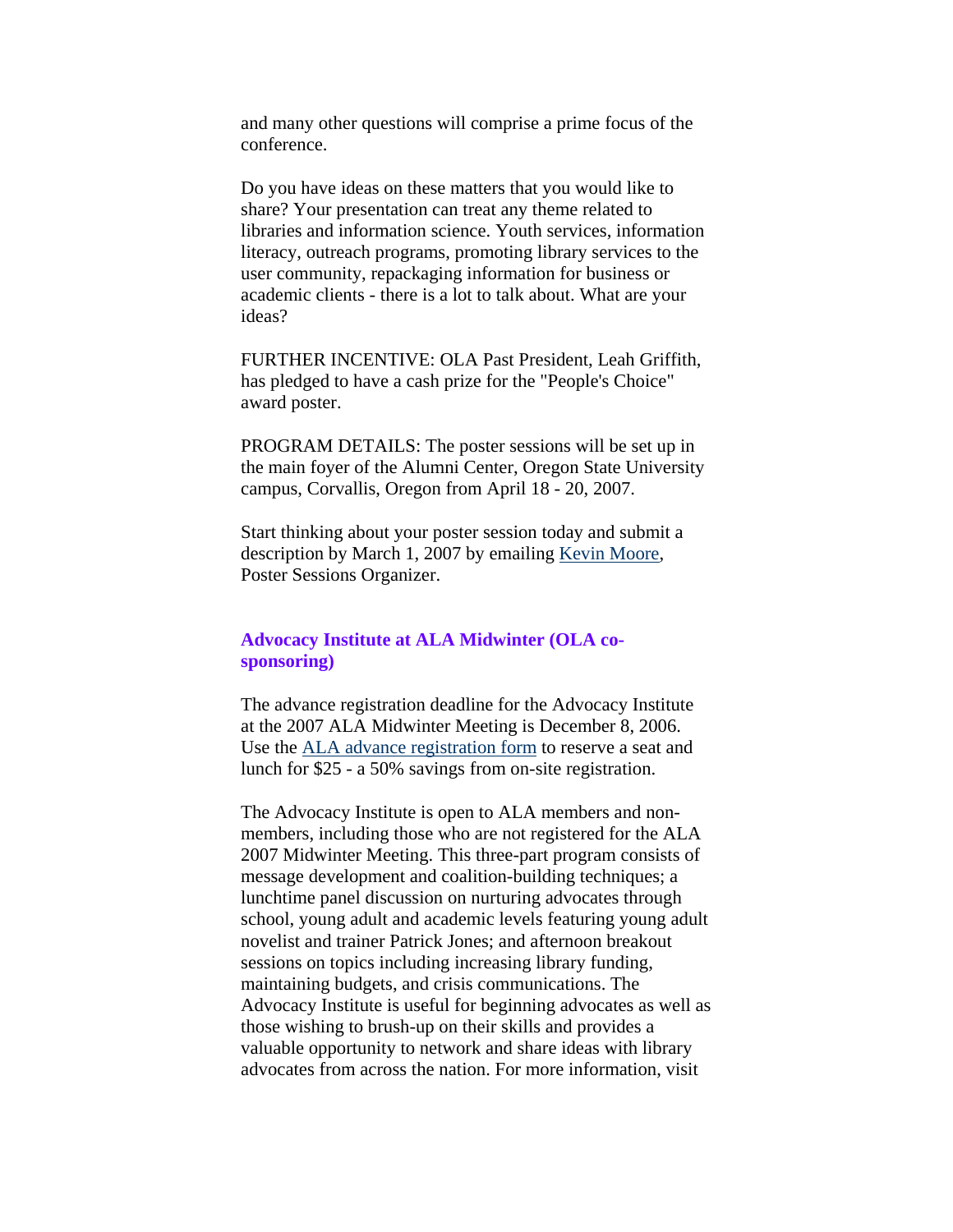<span id="page-4-0"></span>the [Advocacy Institute website](http://www.ala.org/advocacyinstitute).

## **Legislative News**

#### **Engaging and Enlightening Legislators from Janet Webster**

Now is the time to invite your local legislator into your library. They haven't moved to Salem yet and are interested in knowing more about their community. Many of us have new legislators who may or may not be familiar with the libraries in their districts (public, schools, community colleges, universities). It's up to us to make sure they know about the services we provide, the people we serve and our role in the community. Invite your legislator in for a story time or to see the latest teaching technology. For those of you who receive Ready to Read grants, you have a wonderful opportunity to thank the people who authorize the funds and remind them that you can always use more. A photo of the legislator handing you, or one of those young readers, the check makes a statement about their support of libraries. For more tips on promoting the Ready to Read grant, go to the [OLA Legislative](http://www.olaweb.org/org/lad.shtml#Ready%20to%20ReadAdvocacy)  [Committee page.](http://www.olaweb.org/org/lad.shtml#Ready%20to%20ReadAdvocacy)

Don't know how to contact your legislator? Nan Heim, our lobbyist, compiled a list of contacts for the interim, which will be available soon at [this webpage.](http://www.olaweb.org/org/lad.shtml)

Finally, MARK THE DATE!!! February 7, 2007 will be the OLA/OEMA Legislative Day. If you are interested in helping, contact Janet Webster, Sara Charlton or Diedre Conkling. Diedre created a [wiki to track appointments.](http://olanetwork.wikispaces.com/) We will start filling it in January once legislators are settled in their offices and actually have phones. Check it out now if you are interested.

## **Happenings**

#### **A Stroll Through the Pauling Catalog**

The Library Faculty Association at Oregon State University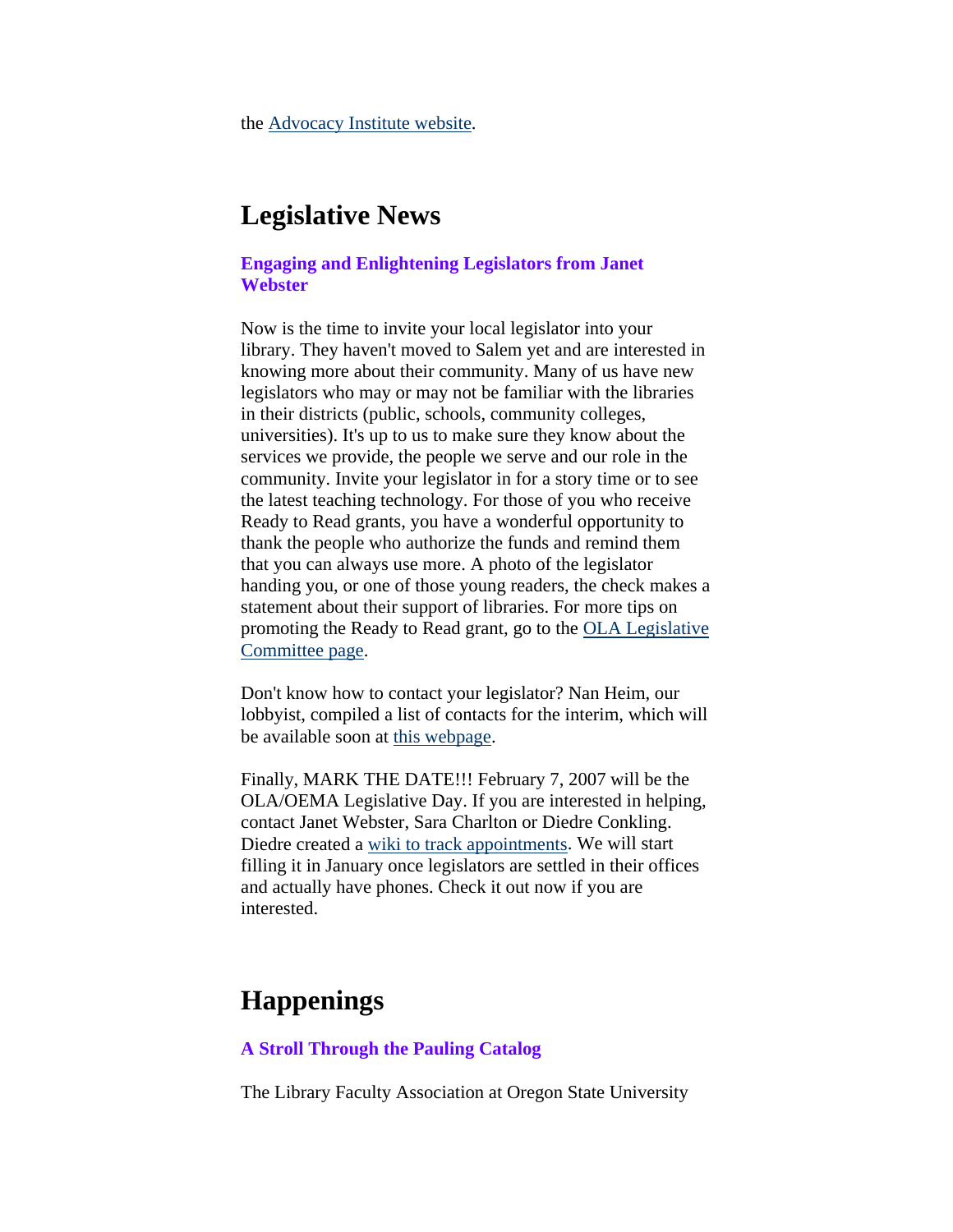<span id="page-5-0"></span>Libraries invites you to attend a Faculty Seminar Series presentation on Friday, December 8: *A Stroll Through The Pauling Catalogue*.

For nineteen years the Oregon State University Libraries Special Collections has worked to create a detailed inventory of the Ava Helen and Linus Pauling Papers -- at over 500,000 items, among the largest personal archives in the world. The result is *The Pauling Catalogue*, a six-volume set spanning 1,700+ pages and featuring over 1,200 illustrations, many of them in full color. This talk will detail the processes used in producing *The Pauling Catalogue*, including the Special Collections staff's extensive use of XML and XSL transforms to format the text of each volume. Copyright clearance, page design, commercial printing and publicity efforts are other topics that will be touched upon. Finally, the talk will provide a quick glimpse into the content of *The Pauling Catalogue*, an ambitious publication with the two-pronged goal of disseminating a huge amount of archival information in books that are user-friendly and aesthetically pleasing.

The presentation will be made by Chris Petersen, Faculty Research Assistant in the OSU Libraries Special Collections. Chris has worked with the Ava Helen and Linus Pauling Papers for over a decade. And with Cliff Mead, Editor of *The Pauling Catalogue*.

Please join us from 10-11:30 am in the Willamette Seminar Rooms at the Valley Library, Oregon State University Campus in Corvallis, on Friday, December 8. ([Driving directions and](http://osulibrary.oregonstate.edu/locations/findus.html)  [maps](http://osulibrary.oregonstate.edu/locations/findus.html))

#### **Records Management Class from Emporia**

Emporia State University's School of Library and Information Management (SLIM) will be offering a class in records management in January and February. Records management is the process of creating and maintaining the records as the institutional and cultural memory of an organization. Participants will learn about the life cycle of records, from creation through maintenance to final disposition, as well as how to develop effective policies, systems, and practices regarding these records The course will be held on two weekends - Jan. 19-21 and Feb. 23-25. Classes meet on Fridays from 6-9 pm, Saturdays from 8:30 am - 5 pm, and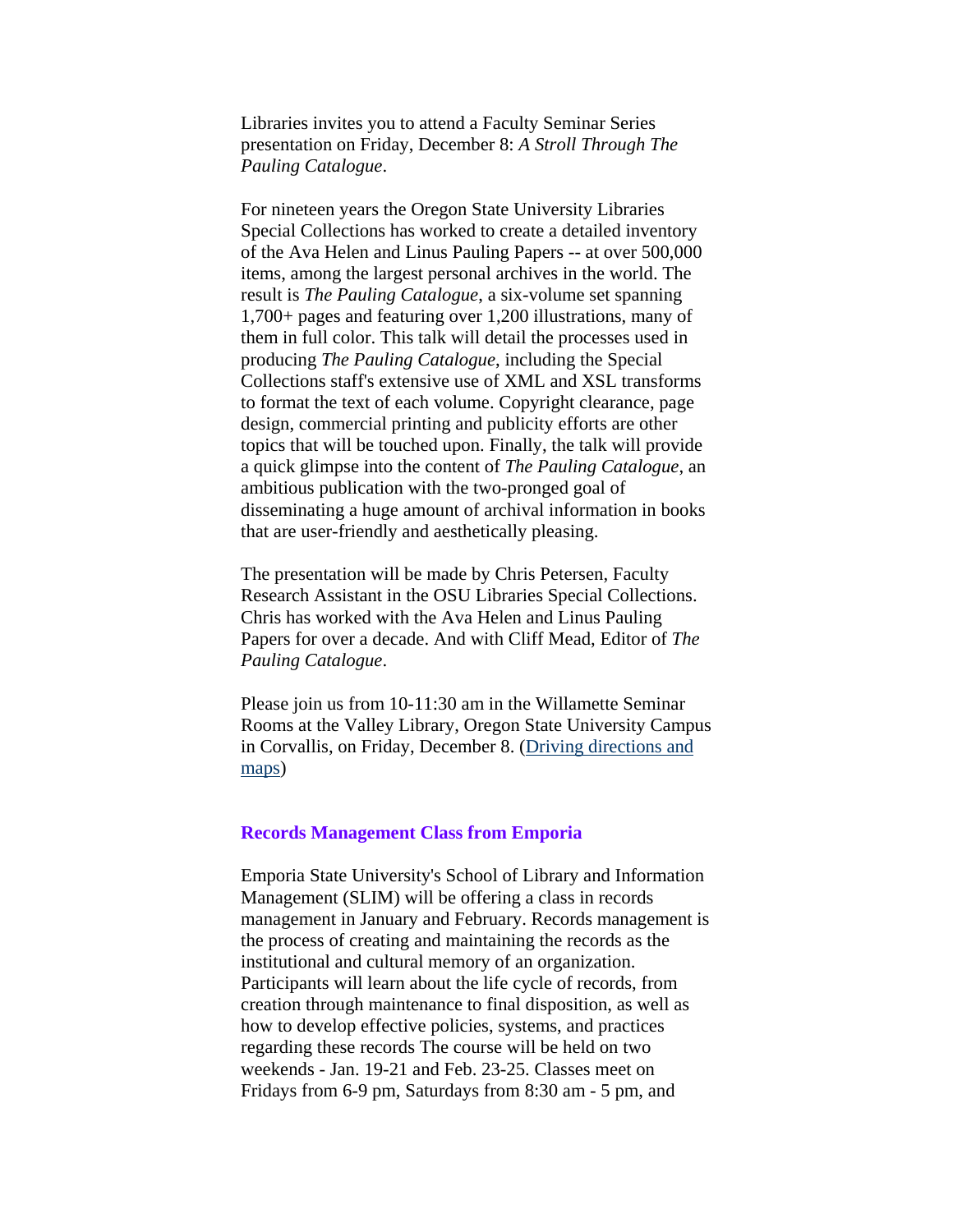<span id="page-6-0"></span>Sundays from 8:30 am - Noon on the PSU campus. The class may be taken for credit or non-credit. Persons wishing to enroll should contact the SLIM-Oregon Director, Perri Parise, at 503-223-8280 or 800- 236-7302, or [by email](mailto:pparise@emporia.edu).

#### **Library Science Classes at Linn-Benton Community College**

Library Science courses being offered at Linn-Benton Community College in Albany for winter term:

ED 7.743 (CRN: 35535) - **Collection Development** Start: 10-JAN (5 class hrs/wk, 3 credits) Meets Wednesdays 7:40-9:30pm ; Location: NSH-107 Instructor: Paul Gregorio Presents an overview of the principles and practices of building and maintaining the library collection, including identifying the needs of the users and the elements and importance of a collection development policy in managing the collection. Students develop tools for dealing with library collection management issues.

#### ED 7.746 (CRN: 35534) - **Children's Literature and Reading Promotion**

Start: 10-JAN (5 class hrs/wk, 3 credits) Meets Wednesdays 5:30-7:20pm; Location: NSH-107 Instructor: Paul Gregorio An overview of literature for use with elementary, middle and high school students. Includes fiction and nonfiction in a variety of genre, reading levels and interests, techniques for sharing literature with students.

For more information, please call 541-917-4897.

#### **Continuing Education Opportunities from PSU**

Portland State University's Graduate School of Education offers some continuing education courses that may be of interest to librarians and library media staff. In Winter 2007 courses include Multicultural Storytelling, Information Literacy and Online Searching, and Multicultural Literature, K-12. For more information contact Cheryl Livneh at 503- 725-4705 or [by email](mailto:livnehc@pdx.edu). Also visit the [continuing education](http://www.ceed.pdx.edu/)